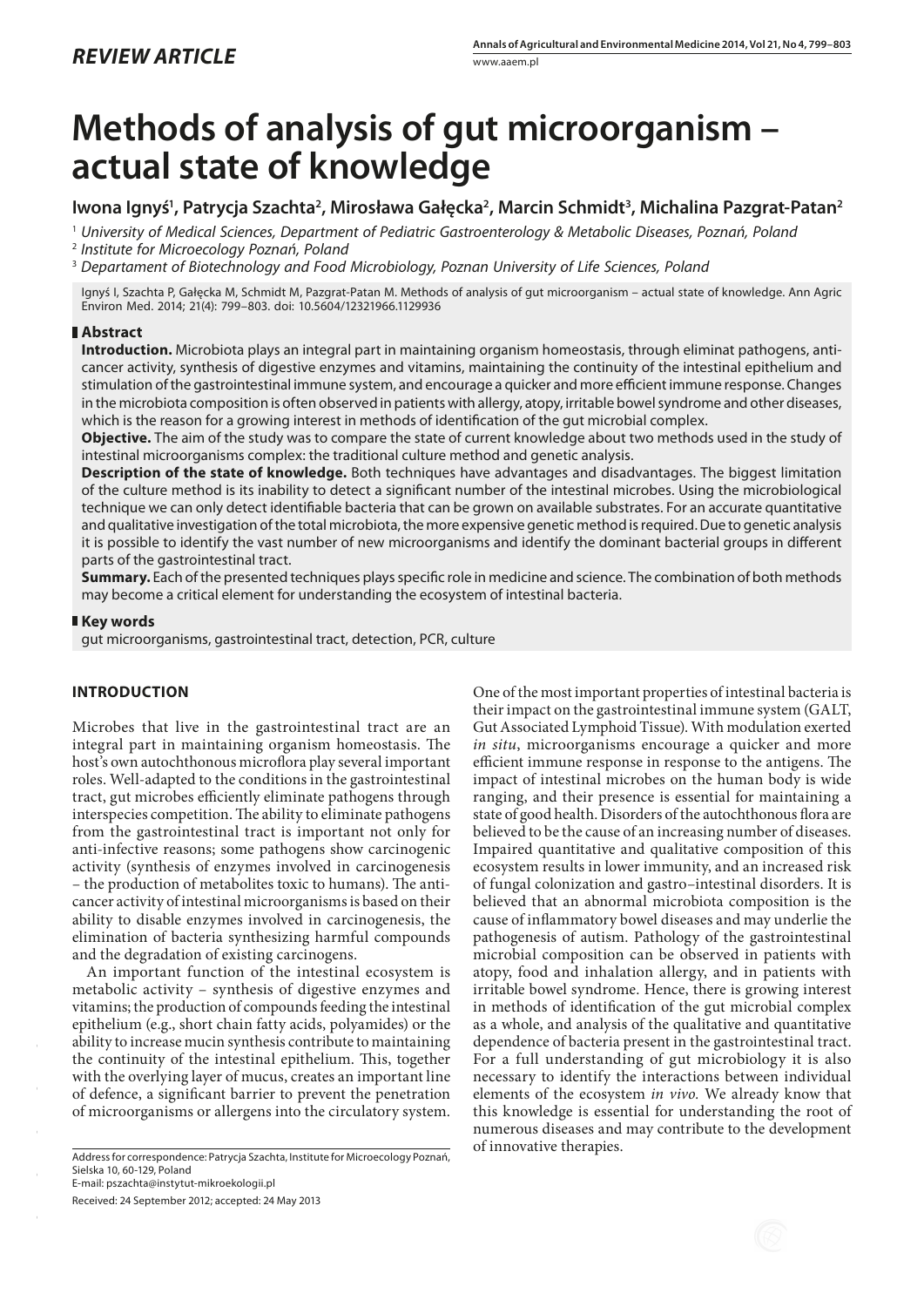## **OBJECTIVE**

The aim of the research was to compare two methods used in the study of the intestinal microorganisms complex: traditional culture method and genetic analysis.

## **STATE OF KNOWLEDGE**

**Distribution of microorganisms in the gastrointestinal tract.** Intestinal microorganisms constitute a rich ecosystem, with about 17 families, 50 genera and more than 1,000 species of bacteria. Their composition, which depends largely on environmental conditions, is also variable between individuals. Significant effects on the gastrointestinal tract microbiota are methods of delivery, lifestyle, diet, medication, levels of stress, invasive medical procedures among others. Qualitative and quantitative microbiota dependence changes during the life of the individual. The strongest rearrangements can be observed during childhood and during aging. During delivery, newborns are colonized with micro-organisms from their mothers' reproductive tract and those occurring in the hospital environment [1]. Breastfed infants have a particularly high percentage of bacteria of the genus *Bifidobacterium* and *Bacteroides*, whereas feeding with modified milk compounds promotes the growth of *Escherichia coli* and *Clostridium*. A relatively mature system of micro-organisms is established at the age of about three years and at about seven years is typical for each individual. Other important changes take place during aging – a significant decrease in the number of bacteria of the *Bacteroides* and *Bifidobacterium* genus, and an increase in the number of *Clostridium*, *Eubacterium* and *Fusobacterium,* which are capable of producing potential carcinogens [2]. Although almost every segment of the digestive system is inhabited by microbes, the distribution of individual species is different. Depending on the conditions occurring in the various sections of the digestive system, the dominance of facultative aerobic bacteria or compulsory or facultative anaerobes can be observed. The meaningful fact is that nearly 99% of the total intestinal ecosystem is colonized by anaerobes. In the oral cavity and pharynx there is a large group of bacteria with different oxygen requirements. At the base of tongue and posterior pharyngeal wall coccidia *Rothia mucilaginosa* are the most numerous, and streptococci colonize dental plaque, especially *Streptococcus mutans* and *Streptococcus milleri*. Also the presence of stick like *Actinomyces* can be observed. Microbes in the oesophagus and stomach are transient, arriving with swallowed material. In a healthy person, the stomach should be the organ with low colonization (<103 organisms per millilitre of gastric contents), because the low pH is not conducive for the multiplication of most bacteria. Few microorganisms are in the majority among the optional anaerobes (*Staphylococcus spp, Streptococcus spp, Enterococcus spp* and *Lactobacillus spp.*). Strictly anaerobic microbes usually occur sporadically. The number of bacteria increases in the small intestine. Its initial segments – the duodenum, jejunum and ileum – in the context of colonization do not differ substantially from the stomach. This limited distribution of microorganisms is mainly due to strong peristaltic movements and the presence of bile and pancreatic juices. In turn, the further section, the small intestine, is a much more favourable microbiological niche. Its ecosystem is similar to that of the colon. The

numbers of microorganisms is in the range  $10^6 - 10^7$  cfu/g of faeces and are mostly anaerobic organisms (*Clostridium spp, Bifidobacterium spp*, etc.). The large intestine has the optimal environment for growth of most bacteria resulting in their most frequent occurrence here  $(10^{11} – 10^{12}$  cfu/g faeces). The reason is the slowing of the vermicular movement and pH close to neutral. Colon microbiota is the richest and most diverse ecosystem of the whole organism. There are in particular facultative and strictly anaerobic bacteria. However, the dominant flora (about 30 – 40% of total) comprises only a few genera: *Bacteroides, Bifidobacterium, Clostridium*, and to a lesser extent, *Enterococcus, Escherichia coli* and *Lactobacillus*. Other large bowel microorganisms are variable between individuals, characteristic for the host [3].

Differences are also observed in the composition of microbiota related to the surface intestinal epithelium (MAM – Mucosa Associated Microbiota) and occurring in the intestinal lumen and mucus. It was shown that the composition of microbiota in mucus does not differ significantly from microorganisms in the intestinal lumen. Differences are observed between the bacteria in the mucus (where there is some availability of oxygen from tissues), and microorganisms associated with the epithelium. In the gastrointestinal tract also are present microorganisms associated with particles of food [4, 5]. Essentially, the composition of bacteria colonizing the large intestine to some extent corresponds to the flora present in the faeces. It should be noted that the comparison is not entirely adequate, especially due to the absence of bacteria related to the epithelium in the faeces.

**Methods of detection of intestinal bacteria.** The variability and diversity of bacteria colonizing the individual sections of the gastrointestinal tract is one of the main difficulties in the study of the intestinal ecosystem. A traditionally used method remains the diagnostic gold standard for many bacterial infections, and the method against which other tests are often evaluated. Specificity of culture is 100% in case of absent etiological factors in the prevalence of the healthy, but the sensitivity of culture is more difficult to determine and may be low [6].

Using this method allows one to obtain single colonies of certain species of bacteria on microbiological media. Some of the media already allow for the isolation, counting, and presumptive identification of bacteria grown at any one time. The addition of various substrates, nutrients, chromogenics and antibiotics allows for the growth of microorganisms with specific characteristics. For example the identification of *E. coli* can be made after several hours, based on the appearance of colonies obtained on media containing substrates for two specific enzymes  $-\beta$ -glucuronidase and β-galactosidase – and contained in the substrate chromogen, metabolized by these bacteria, giving a specific coloration to the colonies. In this way, the next stage of the biochemical identification of colonies can be skipped, which reduces the diagnostic time. The selective nature of microbiological chromogenic media allows also for faster detection in clinical microbiology of the so-called. ALERT – pathogens-bacteria, such as MRSA (methicillin-resistant *Staphylococcus aureus*), bacilli producing extended-spectrum enzyme-substrate (ESBL) or vancomycin – resistant coccidia of the genus *Enteroccous* (VRE) [7, 8]. Having a live microbial strain, its properties can be tested using different methods (biochemical,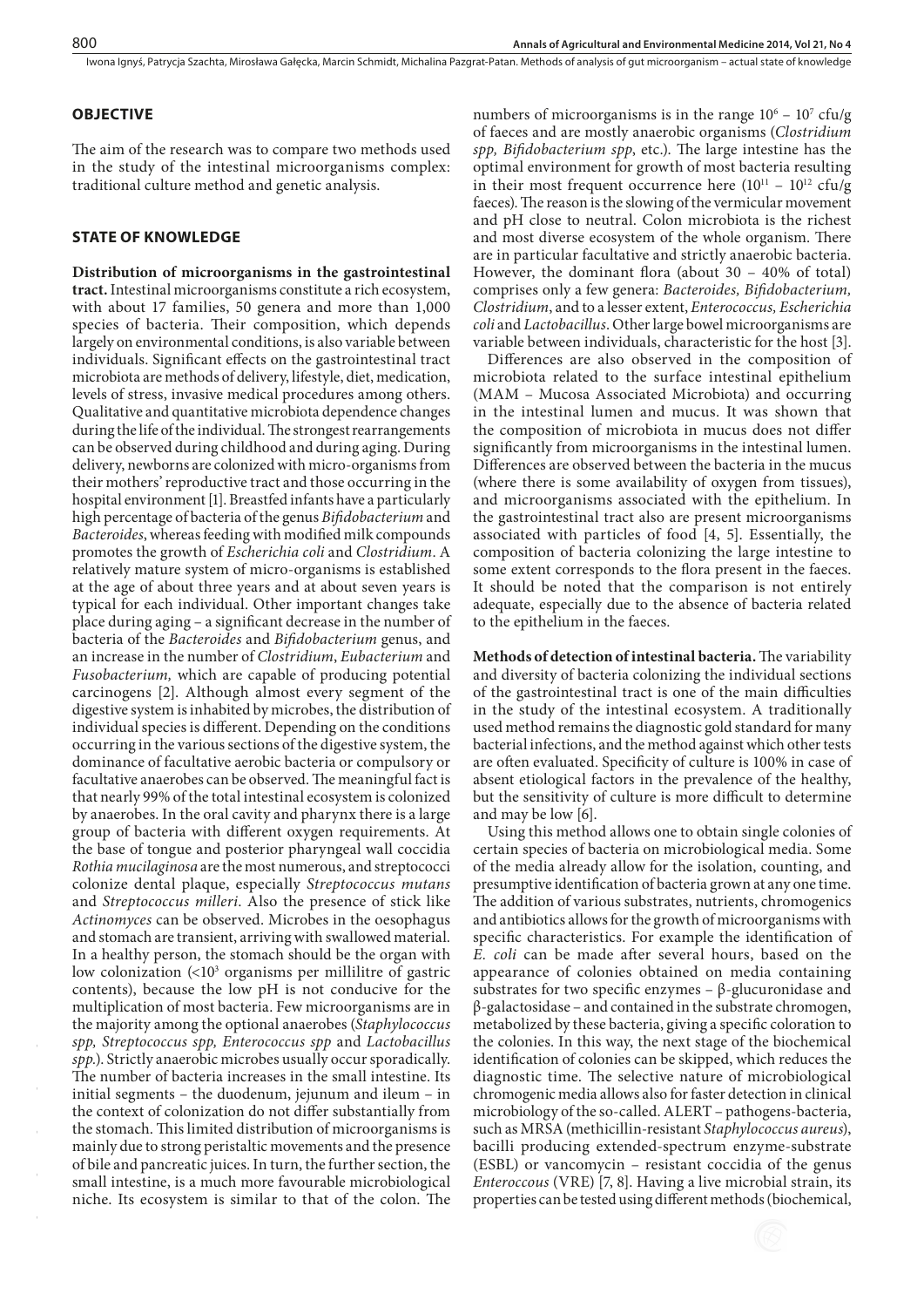immunological and genetic). Understanding the role of bacteria and their effects on host health still requires a microbiological culture. That is why new methods of culturing certain microbiota components, which thus far are difficult or impossible to keep, are sought. One of the solutions may be the satellite culture for demanding microorganisms around the bacteria producing necessary substances for their growth, as well as microculture techniques [9]. Culture methods allow us to differentiate live cells from dead cells. One of the methods to determine the number of live bacterial cells is serial dilutions of the test material in order to obtain a quantitative result, such as the number of bacterial cells per gram of faeces. It is believed that the stool preferably reflects conditions in the large intestine and is therefore material which represents the microbial ecosystem mentioned. Faecal material is easy and non-invasive to obtain. Microbiological analysis of the group of intestinal bacteria is also significantly cheaper than using molecular methods. However, a significant limitation of the method is its inability to visualize more than 90% of intestinal microorganisms. The reason is the lack of growth of intestinal bacteria on the available growth substrates, but also difficulties in providing an appropriate environment for the development of the culture, which are a suitable temperature, pH, osmotic pressure and oxygen content. In the latter case, the problem of providing adequate anaerobic conditions occurs at the stage of collection and transport, and further analysis of the material. Prolonged transport of stool samples before analysis may lead to significant changes in the composition of the bacteria present due to increased proliferation of certain types, especially those that tolerate oxygen. For this reason, the culture of faeces reveals considerable amounts of optional anaerobes. It has to be assumed that the number of obligatory anaerobic bacteria obtained from stool culture may be lower than actual because the stool collection is always associated with some exposure to air. We can assume that culturing is a method for assessing the portion of the microorganisms present in the faeces which we can grow. However, as previously mentioned, this analysis does not allow for the detection of microorganisms associated with the mucosal epithelium. It is assumed that microorganisms seen in the stool reflect the microbiology of the colon, particularly the descending colon and rectum. Microbiological culture does not allow us to learn about micro-organisms specific to the stomach, duodenum or jejunum. Conducted studies give conflicting results regarding the usefulness of culture in the evaluation of micro-organisms present in the colon. Cultures of samples taken from the intestine *post mortem* revealed the presence of significant differences in the number of bacteria between the distal part of the colon, and the caecum. Caecum pH is lower, which favours increased bacterial growth [10]. The study conducted by Marteau P. et al compared the results of the culture fluid of the caecum and faeces [11] with the fluid collected under anaerobic conditions and faecal samples collected with the preservation of the maximum possible anaerobic conditions. The study showed a significantly higher number of obligatory anaerobic bacteria – *Bacteroides* and *Bifidobacterium* in cultured stool than in the culture of intestinal fluid. Optionally, anaerobic bacteria accounted for only 1% of all anaerobes in the faeces and 25% in the fluid of the caecum. Significantly fewer species of bacteria of the genus *Lactobacillus* were observed in the faeces. Therefore, we

cannot accurately portray the bacterial quantity and quality in individual parts of the gastrointestinal tract using this method of stool cultures. However, there is constant work to improve the standard methods of breeding and culture. In January of this year, a thesis about a new medium for obtaining intracellular pathogens in axenic (host cell-free) culture was published. In many cases, culture-dependent analyses should go hand-in-hand with culture-independent, genomics-based techniques [12]. However, as of today, the impossibility of a thorough analysis of the intestinal ecosystem by conventional culturing has led to the exploration of new research methods. There are high expectations regarding genetic analyses. A study by the National Institutes of Health GenBank in 2005, including an analysis of genes encoding 16SrRNA, allowed for the detection of 1822 bacterial sequences derived from the human gastrointestinal tract. Almost 93% of those were micro-organisms where identification with traditional culture methods was previously impossible [13]. One of the most commonly used molecular biology techniques is polymerase chain reaction (PCR) amplification of the coding sequence of 16S rRNA performed with a denaturing gradient gel electrophoresis (DGGE). In order to identify intestinal bacteria the use of the technique FISH – fluorescence *in situ* hybridization and DNA microarray methods can be applied. Polymerase chain reaction – PCR, invented by Kary Mullis et al. [14] in 1983, based on a sequence of repeated heating and cooling of the reaction – is one of the most useful methods of molecular biology. The qualitative analysis of PCR products is provided by DGGE electrophoresis using polyacrylamide gel, with an increasing concentration of DNA denaturant agent (urea). DNA molecules of different sequences migrate and then stop at a particular distance. Then, at a specific concentration of denaturing agent, DNA molecules change their structure (denaturation) which slows down the migration. Depending on differences in the sequence, variation in the speed of migration occurs at different positions in the gradient. Differences in the sequence will result in the appearance of characteristic band configurations in the gel – so-called fingerprints. Numerous variations of the basic PCR procedure have been developed, of which the most often used in microbiological diagnosis is Real-Time PCR (qPCR) and nested-PCR. The qPCR technique has very high sensitivity and specificity, and the ability to obtain a quantitative result [15]. High sensitivity and specificity are characteristic for the nested-PCR technique. It requires carrying out two PCR reactions and gel analysis of the product. The sequence repeated in the first reaction is used as a template in the second reaction (using primers located closer to the centre of the amplified DNA fragment). This significantly increases the specificity of the amplified product. Nested-PCR method was used in research by Kageyama [16] and analysis showed that the method described above (using the universal primer pair), allows for rapid identification of bacterial species, such as *Eubacterium rectale*, *Eubacterium eligens Eubacterium biforme* whose detection by traditional culture techniques is difficult. FISH method (fluorescence *in situ* hybridization) enables the detection of some genera and species using specific fluorescently labeled probes complementary to 16S rRNA sequence. An important advantage of this method is the possibility of rapid detection of even single cells of studied microorganisms in their natural environment. Microarray technology is also used in order to identify micro-organisms.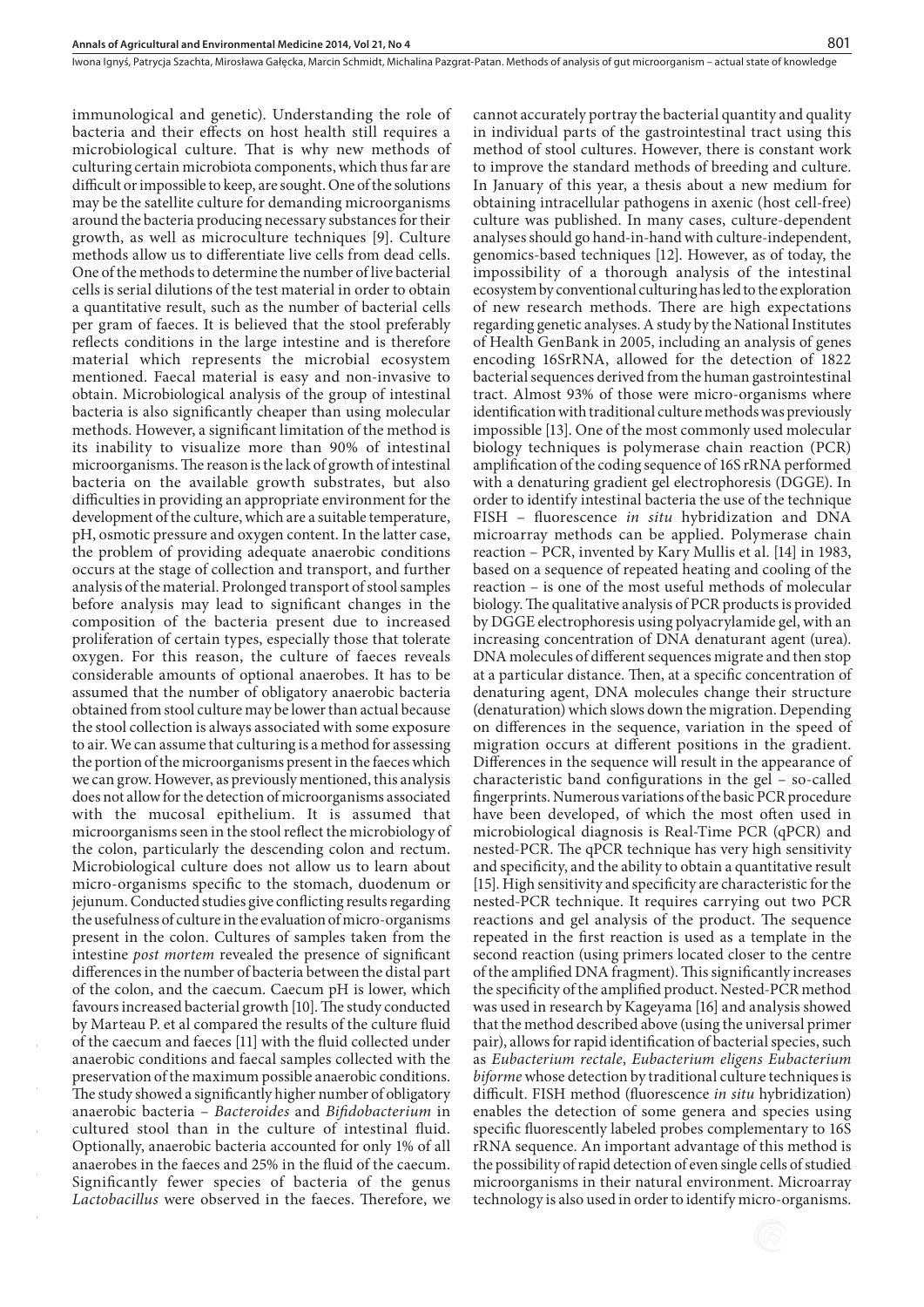The principle of this procedure is relatively simple and based on the method of hybridization. Unlike the previously discussed techniques – FISH, DNA probes are placed on solid medium. Test samples derived from biological material are fluorescently labeled and applied to the probes. American researchers used the oligonucleotide microarray method for the detection of intestinal bacteria in faecal samples. Wang et al. [17] developed probes based on the 16S rRNA gene sequences for 20 species of intestinal bacteria, among which we can highlight: *E. coli, E. faecium, L. acidophilus, F. prausnitzii* et al. Researchers amplified the 16S rRNA gene sequence, using two universal primers. For detection they used three 40-nucleotide probes specific for each of the targeted species. The results of the survey clearly indicated that the method is an effective technique for detecting the dominant human intestinal bacteria in faecal samples, and can allow for the detection of dozens of species simultaneously.

Although molecular methods allow us to go one step further with respect to traditional culture methods, they are not without drawbacks. The basic element of the genetic analysis is the PCR technique. Also, the smaller the number of bacteria in a given material the weaker their [determinability](http://megaslownik.pl/slownik/angielsko_polski/,determinability) using the afore-mentioned technique. In turn, the fluorescence *in situ* hybridization does not always give sufficiently specific results. This happens in the case of the use of degenerate probes (ambiguous). The search for new species or strains of bacteria poses difficulties for determining the optimal hybridization conditions. Some bacterial cells present in the test environment will not be lysed during the reaction, and in consequence will not be included in the results of the study. The usefulness of the FISH technique to identify bacteria with a small number of ribosomes seems to be the only problem. In the case of the presence of ribosomes with a particularly compact structure, a high risk of incorrect hybridization occurs, which can consequently generate false-negative results [18,19]. False results can occur due to the multiplication of already dead fragments of strains during PCR analysis. Consequently, they are mistakenly included in the results of the study. Therefore, neither do genetic techniques constitute an excellent tool for the study of the complexity of microbiota. However, they are certainly an indispensable element for further progress. As already mentioned, the high cost of molecular techniques, far exceeding that of traditional methods of culturing, is a limitation. Currently, molecular analysis is a basic tool for understanding the complexity of the intestinal ecosystem, being qualitative and quantitative, and interactions between microorganisms in the mucus, in the gut lumen, and those associated with mucous membrane of the epithelium. Genetic techniques are the basis for a new science called metagenomics (genomics of microbial populations), where the objective is to understand the total population of microorganisms present in a particular environment. In this method, bacterial DNA (DNA of the bacteria), extracted from the natural habitat of microorganisms, is cloned in order to create genomic libraries. Thanks to metagenomics, the identification of a total pool bacteria in the gastrointestinal could be successful. This step is essential for further investigation of the role of individual microorganisms and practical use of this knowledge in the treatment process [20].

The latest development in molecular biology technologies, called Next-Generation Sequencing (NGS), allows the sequencing of whole microbial genomes or complex microbial communities with so-called barcodes in matter of days, with significantly less labour and lower cost per base than traditional sequencing. NGS gives sequence outputs in the range of hundreds of megabases to gigabases routinely, which can provide both qualitative and quantitative data [21]. This technology has a high impact on basic and clinical research and is now used in the Human Microbiome Project to analyze normal and diseased microbiomes [22]. Although still expensive, the ongoing developments in NGS driven by highly competitive technologies will soon make it available for routine clinical diagnostics.

#### **SUMMARY**

In the state of current knowledge there are two methods used in the study of intestinal microorganisms complex – the traditional culture method and genetic analysis. Both techniques have advantages and disadvantages. The biggest limitation of the microbiological technique is the inability to detect a significant number of intestinal microbes. With this method, we are only able to detect identifiable bacteria that can be grown on available substrates. Nevertheless, the stool culture is still a fundamental and widely used method of detection of intestinal microorganisms. While maintaining proper anaerobic conditions during collection, transport and culture, the culture technique is a tool for assessment of the microbial contents of the colon, which is a niche for the largest number of bacteria in the body. To analyze the occurrence and abundance of specific, already known micro-organisms, the breeding method fully meets this role. The method of microbiological culture is commonly used in the microbiological analysis of materials collected from hospital patients (Clinical Microbiology) or in the evaluation of indicator organisms in research studies [23,24]. However, for an accurate quantitative and qualitative investigation of the microbiology of the entire gastrointestinal tract, genetic testing is required. Due to genetic evaluation/examination it is possible not only to identify the vast number of new organisms, but also to identify the dominant bacterial groups in different parts of the gastrointestinal tract. The isolation of previously unknown strains will allow for the detection of pathogens that play an important role in the etiology of diseases. Molecular diagnostics can constitute to be an effective tool in the search for organisms beneficial to health, such as probiotic strains. Each of the presented techniques plays a specific role in medicine and science. A balanced and cautious combination of both techniques may become a critical element for understanding the ecosystem of intestinal bacteria.

#### **REFERENCES**

- 1. [Marques TM,](http://www.ncbi.nlm.nih.gov/pubmed?term=%22Marques TM%22%5BAuthor%5D) [Wall R,](http://www.ncbi.nlm.nih.gov/pubmed?term=%22Wall R%22%5BAuthor%5D) [Ross RP,](http://www.ncbi.nlm.nih.gov/pubmed?term=%22Ross RP%22%5BAuthor%5D) [Fitzgerald GF](http://www.ncbi.nlm.nih.gov/pubmed?term=%22Fitzgerald GF%22%5BAuthor%5D), [Ryan CA,](http://www.ncbi.nlm.nih.gov/pubmed?term=%22Ryan CA%22%5BAuthor%5D) [Stanton](http://www.ncbi.nlm.nih.gov/pubmed?term=%22Stanton C%22%5BAuthor%5D)  [C](http://www.ncbi.nlm.nih.gov/pubmed?term=%22Stanton C%22%5BAuthor%5D). Programming infant gut microbiota: influence of dietary and environmental factors. [Curr Opin Biotechnol.](file:///E:/InstytutMedycynyWsi/AAEM/21_4/_Dane/17_077/javascript:AL_get(this, ) 2010; 21(2): 149–156.
- 2. O'Toole P.W., Claesson M.J. Gut microbiota: Changes throughout the lifespan from infancy to elderly. [International Dairy Journal](http://www.sciencedirect.com/science/journal/09586946) 2010; [20](http://www.sciencedirect.com/science?_ob=PublicationURL&_tockey=%23TOC%235055%232010%23999799995%231669105%23FLA%23&_cdi=5055&_pubType=J&view=c&_auth=y&_acct=C000050221&_version=1&_urlVersion=0&_userid=10&md5=64c732b36ac0adc4c5c40fba2b472075)  [\(4\)](http://www.sciencedirect.com/science?_ob=PublicationURL&_tockey=%23TOC%235055%232010%23999799995%231669105%23FLA%23&_cdi=5055&_pubType=J&view=c&_auth=y&_acct=C000050221&_version=1&_urlVersion=0&_userid=10&md5=64c732b36ac0adc4c5c40fba2b472075): 281–291.
- 3. [Simon GL](http://www.ncbi.nlm.nih.gov/pubmed?term=%22Simon GL%22%5BAuthor%5D), [Gorbach SL](http://www.ncbi.nlm.nih.gov/pubmed?term=%22Gorbach SL%22%5BAuthor%5D). Intestinal flora in health and disease. [Gastroenterology](file:///E:/InstytutMedycynyWsi/AAEM/21_4/_Dane/17_077/javascript:AL_get(this, ) 1984; 86(1):174–93.
- 4. Boriello SP. The normal flora of the intestinal tract. In: Hart AL, Stagg AJ, Graffner H, Glise H, Falk P, Kamm EA (eds.). Gut Ecology. London; Martin Dunitz Ltd. p. 3–12.